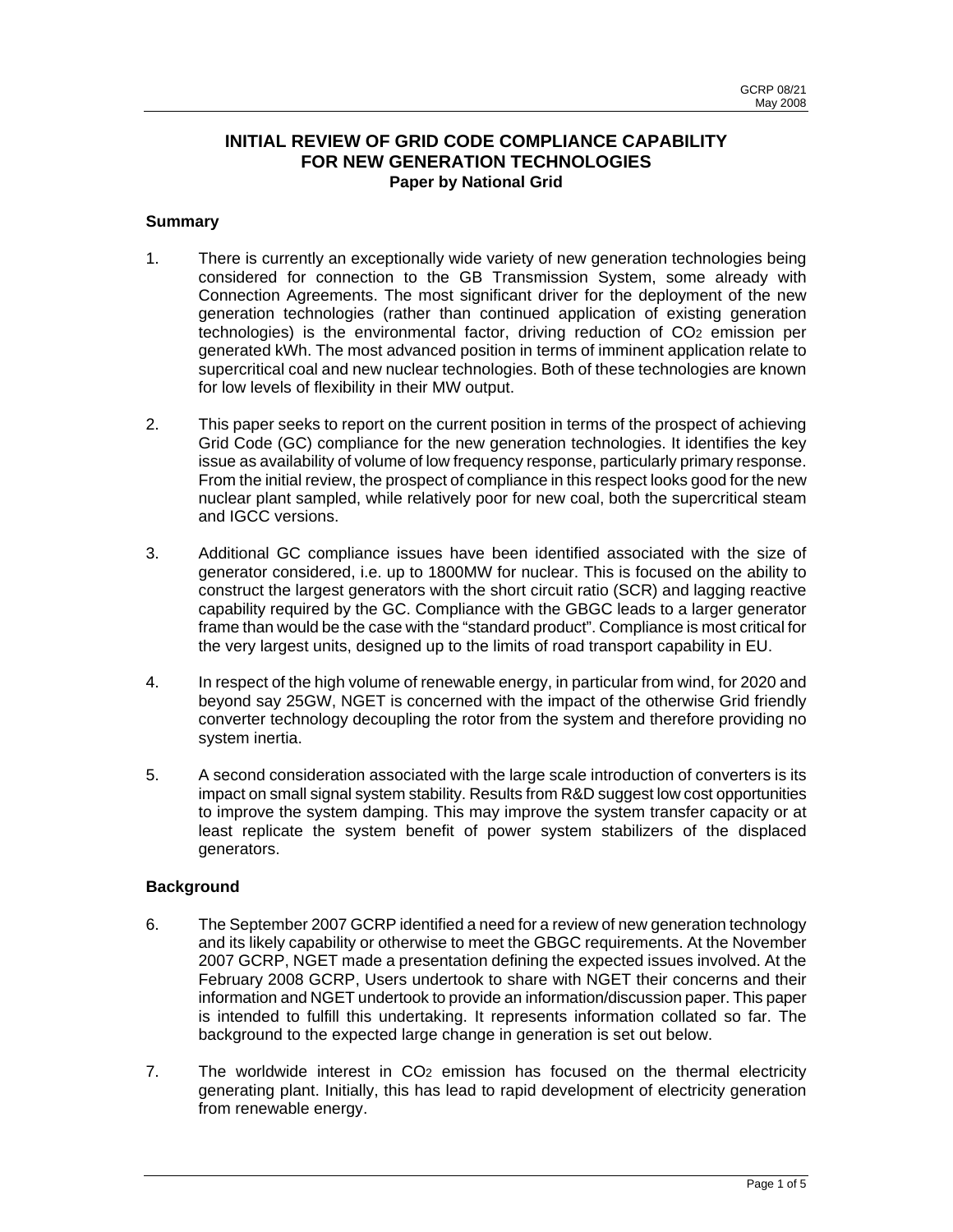- 8. A large amount of existing GB generating plant is expected to close, possibly 30% by 2020. For existing large coal and oil fired plant this is driven by compliance with EU Large Combustion Plant Directive combined with the age of the plant. For nuclear plant the main driver is life expiry.
- 9. Two further significant factors are developments regarding the CO2 price and the concern for energy security, focused on increasing dependency on gas import.

### **Key Compliance Issues**

#### **Renewables**

- 10. The early focus on wind has in GB lead to installation of 2.3GW capacity. Recent experience has demonstrated that although the GBGC requirements introduced in 2005 are challenging, the required flexibility can and has been delivered by the new technologies. Existing and emerging wind technologies are not expected to have significant Grid Code compliance issues. Plans for further deployment of wind turbine generators exist in the scale of 10s of GW, both onshore and offshore. From about 2015 wave and tidal stream technologies may start to become significant. Both wind and the wave and tidal stream technologies share the increasingly Grid friendly converter technology.
- 11. In respect of the expected high volume of renewable energy for 2020 and beyond, say order of 25GW, NGET have a concern related to the converter technology decoupling the rotor from the system and therefore providing no system inertia. This will have a material effect on the ability of the system to contain the maximum frequency excursion and recover from large system frequency disturbances, due to less time to respond. The GBGC currently has no explicit requirement for inertia, as this has always been provided naturally. It may be necessary to consider this aspect further, exploring the indicated ease according to R&D and many publications worldwide by which synthetic inertia can be added to the converters.
- 12. R&D also indicates a potential for relatively inexpensive additions to the converter controllers associated with asynchronous generators to improve power system oscillation damping in a similar manner to the beneficial impact of addition of power system stabilizers to AVRs for synchronous generators. With the expected large scale replacement of synchronous generation plant with asynchronous generation plant, this may develop into a significant issue.
- 13. In relation to Grid Code for wind turbines, it should be noted that an EU backed initiative called European Wind Integration Study (EWIS) in its draft interim report indicates a plan to bring forward proposals for European wide harmonizing of technical requirements for grid connection of wind farms in its final report due end 2009. These requirements are currently defined in national Grid Codes.

#### **New fossil fuelled generation plant**

### **Carbon Capture & Storage**

14. Future low carbon fossil fuelled plant may be fitted with a carbon capture capability. This may be either pre-combustion or post combustion. There appears so far to be no specification for the carbon capture performance and hence development of carbon capture and storage is still in the early stages for GB generation. The challenges if any in terms of GC compliance has therefore not yet emerged. The key aspect looks likely to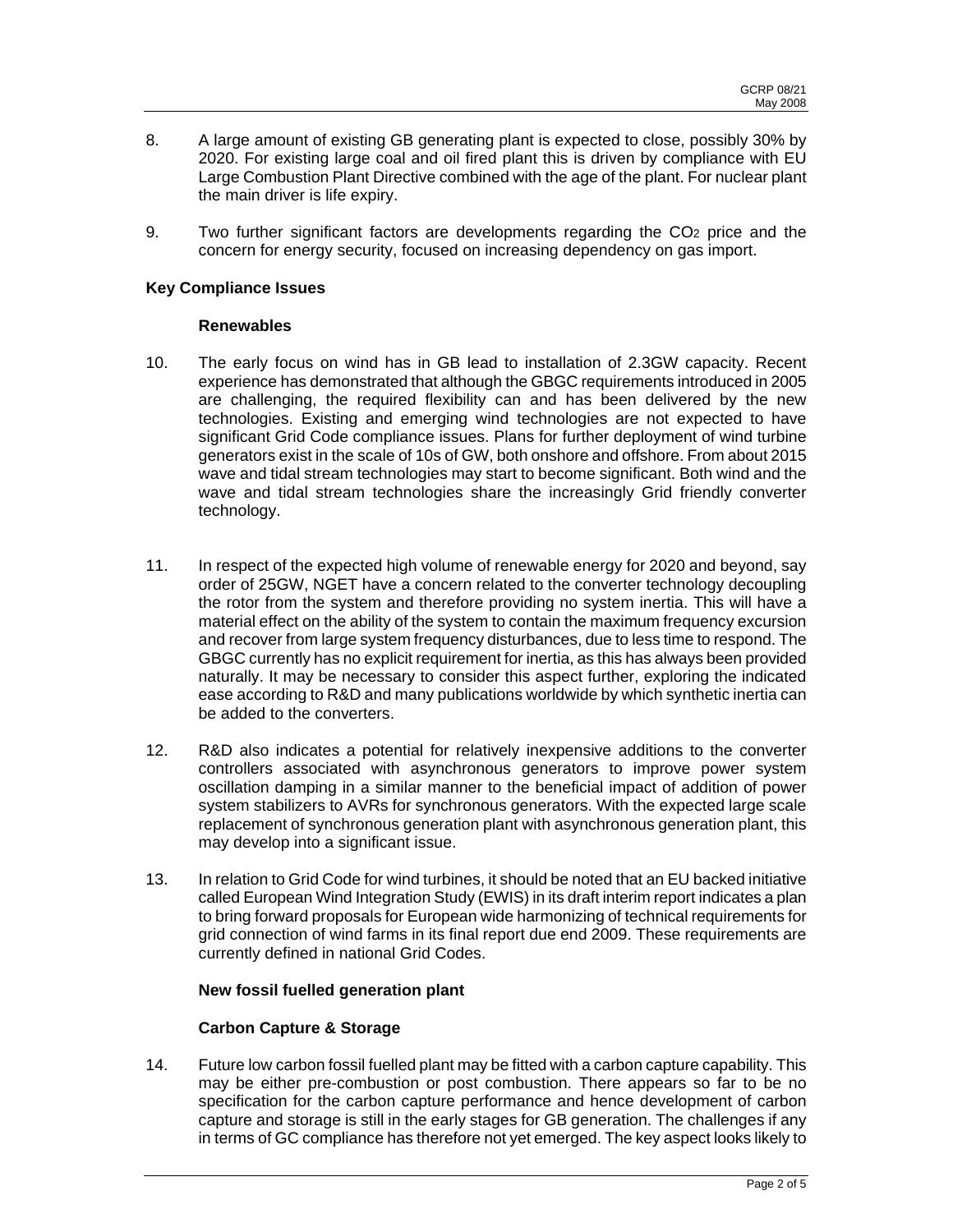be an ability of the chemical plant to cope with rapid changes in throughput, which may in some configurations require a small volume of local storage.

### **Gas**

15. The thermal plant technology currently being deployed is CCGT. Significant volume is already under construction. The CCGT technology is well known. The capability to comply with the Grid Code for CCGTs is now good. This includes the widespread capability of manufacturer to deliver 10% frequency response volume, which became a GC requirement in 2001. For CCGTs the most significant remaining GC challenge is islanding performance. This relates to the capability to rapidly reduce output if isolated in a smaller exporting island. This issue also applies to other large plant. There may be a need to specify this requirement more explicitly. Also proving the relatively new requirement for providing evidence of fault ride through capability has proven to be a significant task. Again this can be expected to also apply to other large plant.

### **Coal**

- 16. There are several coal technologies under development and consideration. In terms of early deployment in GB the leading coal technology appears to be supercritical steam. IGCC consisting of gasification of coal and use of the syngas in gas turbine is following a few years further behind.
- 17. Regarding supercritical steam and IGCC NGET have recently discussed the plant flexibility with the main manufacturers.
- 18. When CEGB built the last coal fired station, a super critical steam design was considered, but not pursued at least in part due to the absence of the stored energy provided by the drum of conventional GB steam plant. The drum is the key to existing coal fired plant delivering the required volume of frequency response, including primary.
- 19. In the absence of the drum the manufacturers of supercritical coal plants appear unable to offer 10% primary frequency response. A value between 3 and 7% appears possible applying a number of techniques used on plant throughout the world . To get to the upper end of this range, optimized integrated plant design appears essential. It is worth noting that the range of deload points for which the primary frequency response can be delivered could be better than the existing minimum Grid Code requirement. For instance at a deload of 10% only 5% response is required. The best performing supercritical plant may be capable of delivering this. There may be a further challenge in maintaining the frequency response in the early part of the secondary response, say between 30 seconds and 3 minutes due to the storage limitations and the delay for increased firing to deliver increase in electrical power.
- 20. To deploy GC compliant supercritical steam based coal plant still appears theoretically possible. However, this looks like requiring a major redesign focused on adding substantial storage plant. This would impact on cost, timely availability and possibly even on environmental performance, i.e. thermal efficiency.
- 21. A second coal technology based on gasification of the coal is called IGCC. The current status of IGCC plant appears significantly less ready for large scale application than supercritical steam. At this early stage achieving frequency response from IGCC appears more challenging than for supercritical steam. This is due to the close interactions between the chemical and heat exchange processes, which may be disturbed by rapid changes.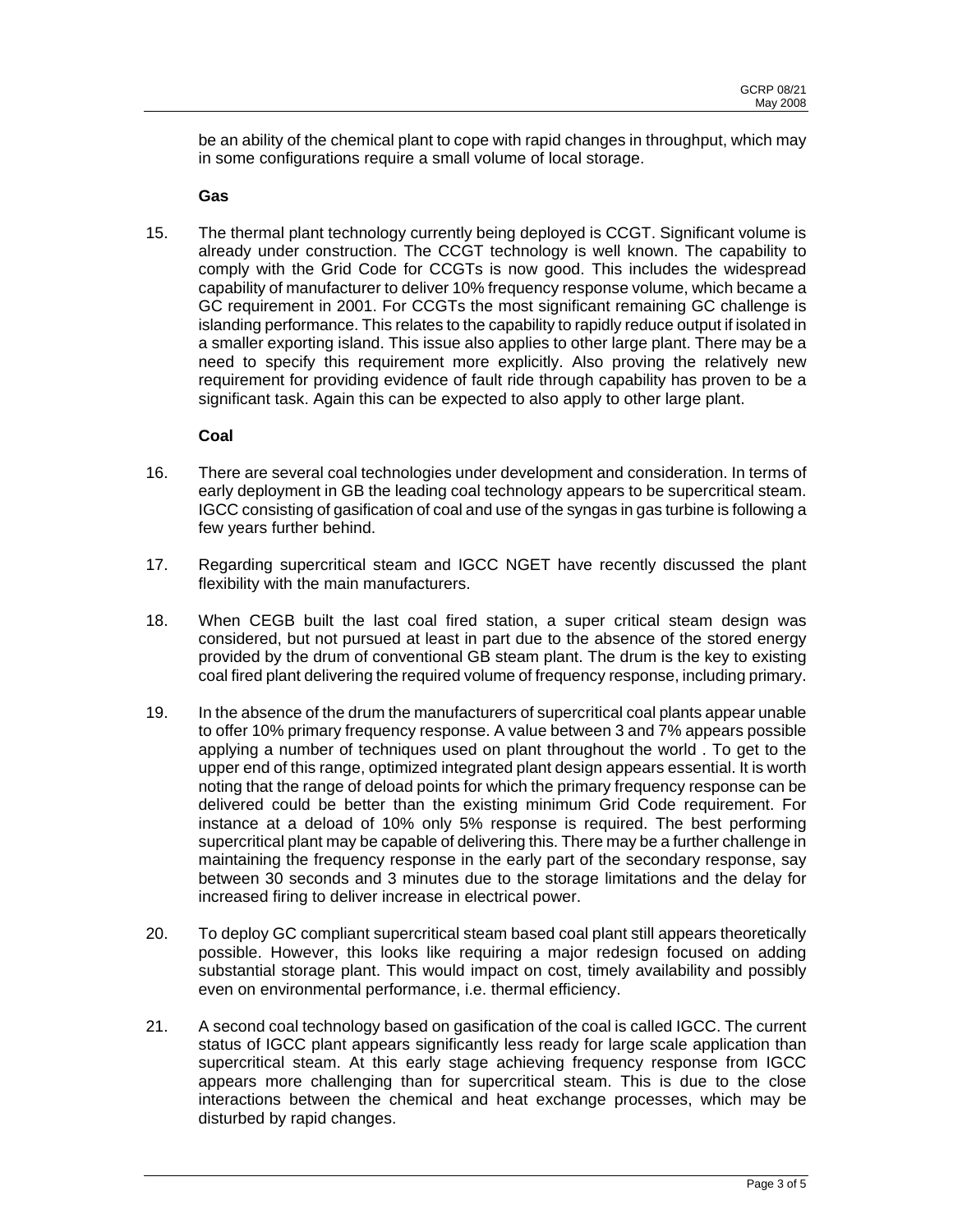#### **Nuclear**

- 22. For new nuclear plant, NGET have sought information from candidates among the four safety case applicants. Information received to date has identified nuclear designs with high level of flexibility. Discussions are in progress with manufacturers about how the inherent flexibility also required for other markets, but with significantly different requirements and arrangements, can be exploited in GB. The key challenge is rapid increase in power, i.e. primary frequency response, where our islanded system has different needs from the large markets for nuclear plant such as China, UCTE and US. Part way through this process, the prospect for full compliance looks good. Further work is required to establish the position more firmly and with more manufacturers. It appears that one of the four manufacturers has no desire to make its nuclear plant flexible, but the latter information needs to be confirmed.
- 23. Additional GC compliance issues have been identified associated with the size of generator considered, i.e. up to 1800MW. This is focused on the ability to construct the largest generators with the short circuit ratio (SCR) and lagging reactive capability required by the GC. Compliant design leads to a larger generator frame than would be the case with the "standard product". These issues are most critical for the very largest units, designed up to the limit provided for in the regulation for road transport in EU. The lowest capabilities appears close to SCR=0.4 rather than the required 0.5 and with a lagging power factor of about 0.9 rather than 0.85.

### **Conclusions**

- 24. This paper provides a summary of the position with respect to prospect for Grid Code compliance for new generator technologies which NGET has so far established with leading manufacturers.
- 25. NGET suggest the following actions and work streams arise from the above collated information
	- A) NGET bring forward a proposal to the next GCRP for a change in the SCR requirement aimed at overcoming the restriction identified in paragraph 23.
	- B) A joint GC/CUSC working group is set up to focus on the frequency response issues identified in paragraphs 16 to 21 for coal fired plant to be established following this GCRP meeting. This WG to also encompass the issues arising from D/07. NGET to draft a remit ahead of the first WG meeting. Following discussion in the WG, bring the remit to the September GCRP.
	- C) A joint CUSC/GC working group is established after the September GCRP to deal with the reactive requirement issue identified in paragraph 23. NGET to bring forward to the September GCRP a proposal for the remit.
	- D) NGET to keep under review and timely initiate GCRP discussion concerning:
		- (i) Development of explicit criteria for islanding performance fast deloading associated with high frequency – see paragraph 15
		- (ii) Possible requirement for synthetic inertia see paragraph 11
		- (iii) Possible requirement for Power Oscillation Damping see paragraph 12